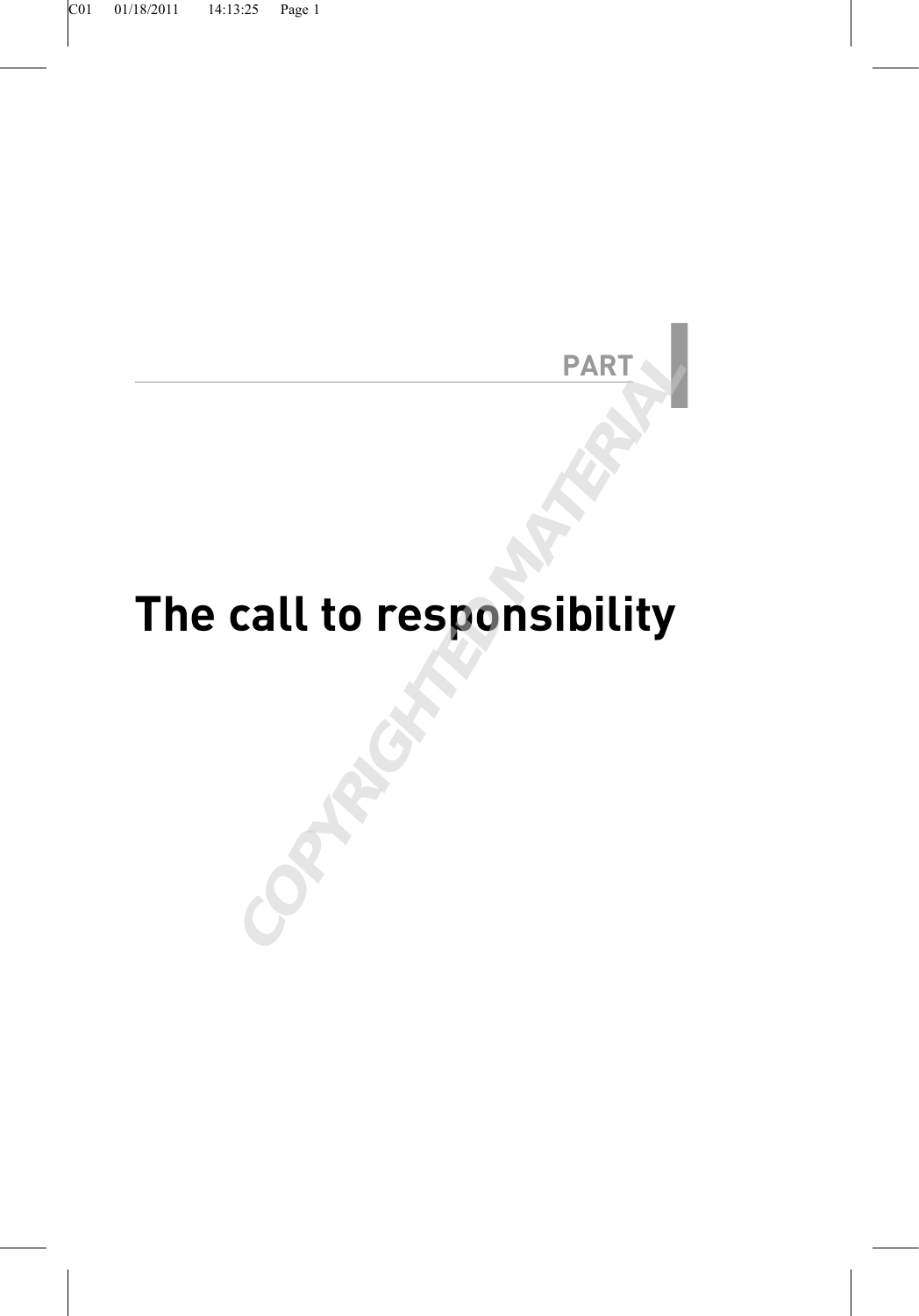C01 01/18/2011 14:13:25 Page 2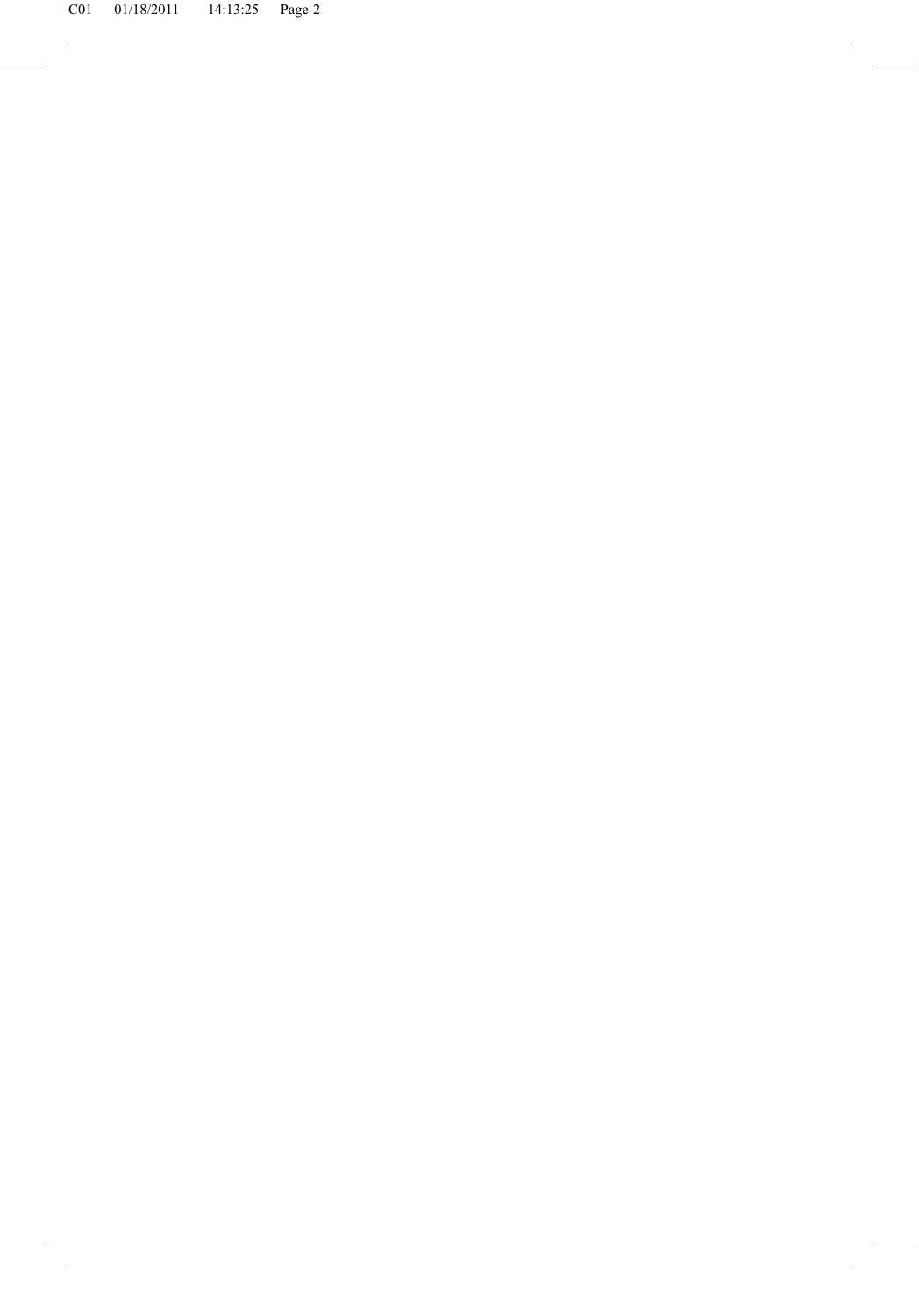# **CHAPTER**

# Our ability to respond

We have the Bill of Rights. What we need is a Bill of Responsibilities.

—Bill Maher

It is easy to dodge our responsibilities, but we cannot dodge the consequences of dodging our responsibilities.

—Josiah Charles Stamp

Let everyone sweep in front of his own door, and the whole world will be clean. —Johann Wolfgang von Goethe

In times like these men should utter nothing for which they would not be willingly responsible through time and in eternity.

—Abraham Lincoln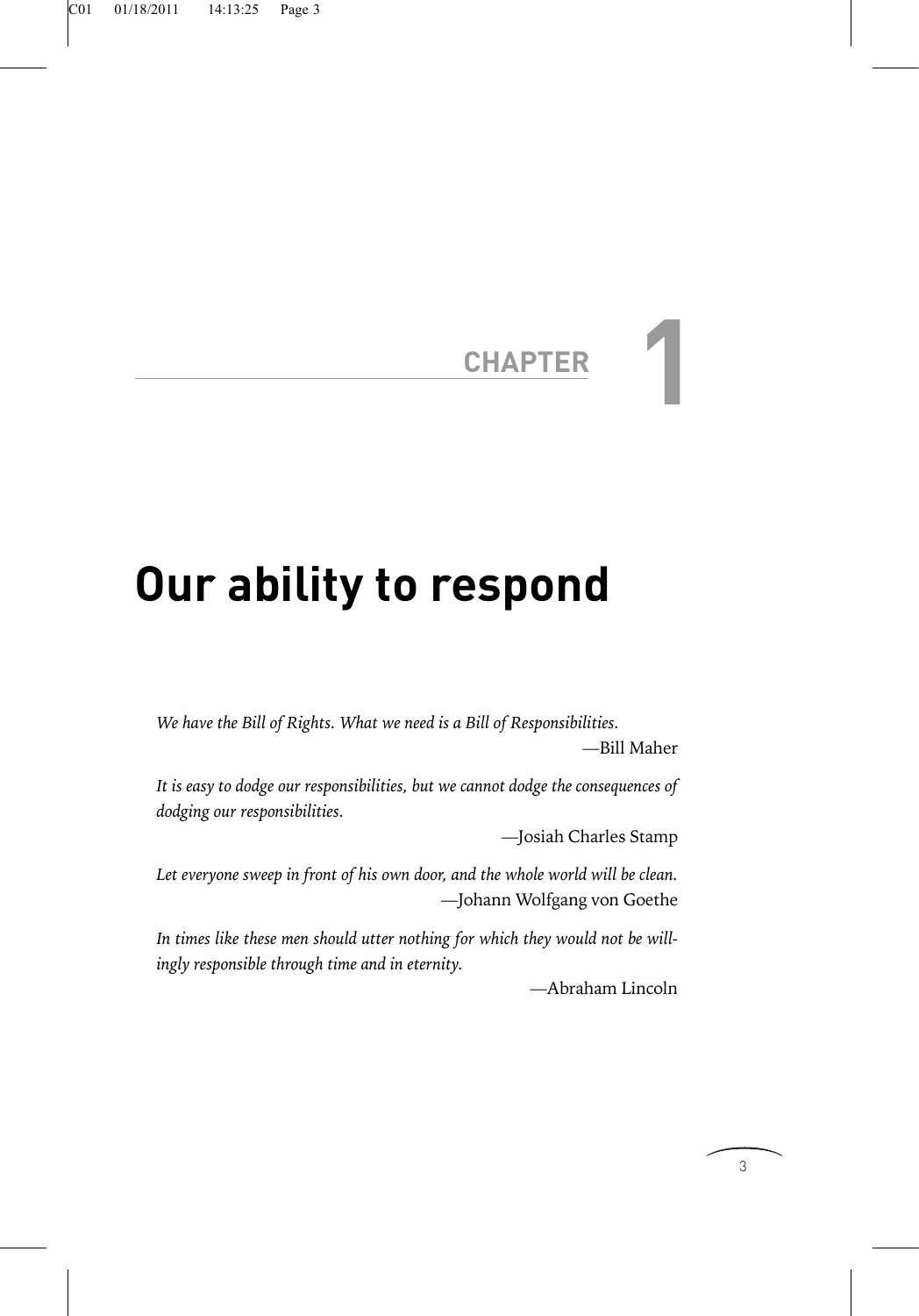# The meaning of responsibility

Do you sigh when you hear the word responsibility? Perhaps responsibility is even a dirty word in your vocabulary. Perhaps you associate it with burdens and restrictions; the opposite of being carefree and without obligations. But responsibility doesn't have to be a chore, or a cage. It all depends how you think about it.

Responsibility is literally what it says – our ability to respond. It is a choice we make – whether to be attentive to our children's needs, whether to be mindful of the plight of those less fortunate, whether to be considerate of the impact we have on the earth and others. To be responsible is to be proactive in the world, to be sensitive to the interconnections, and to be willing to do something constructive, as a way of giving back.

Responsibility is the counterbalance to rights. If we enjoy the right to freedom, it is because we accept our responsibility not to harm or harass others. If we expect the right to fair treatment, we have a responsibility to respect the rule of law and honour the principle of reciprocity. If we believe in the right to have our basic needs met, we have the responsibility to respond when poverty denies those rights to others.

Taking responsibility, at home or in the workplace, is an expression of confidence in our own abilities, a chance to test our own limits, to challenge ourselves and to see how far we can go. Responsibility is the gateway to achievement. And achievement is the path to growth. Being responsible for something means that we are entrusted with realizing its potential, turning its promise into reality. We are the magicians of manifestation, ready to prove to ourselves and to others what can happen when we put our minds to it, if we focus our energies and concentrate our efforts.

Being responsible for someone – another person – is an even greater privilege, for it means that we are embracing our role as caregivers,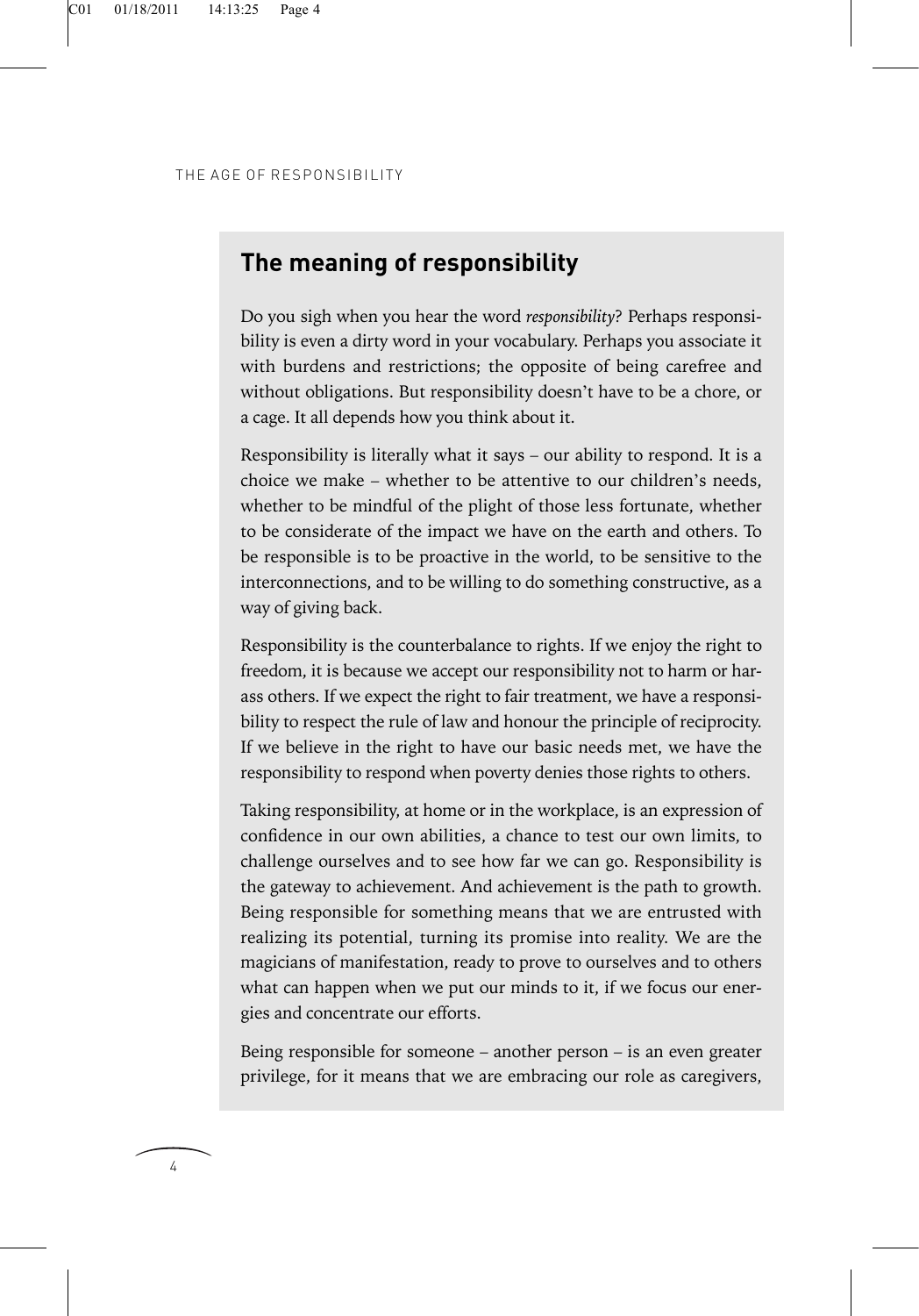helping others to develop and flourish. This is an awesome responsibility, in the truest sense, one which should be embraced with gratitude, not accepted reluctantly with trepidation. Responsibility asks no more of us than that we try our best, that we act in the highest and truest way we know. Responsibility is not a guarantee of success, but a commitment to trying.

So why is responsibility seen by many as such an onerous burden? Responsibility becomes onerous when choice is removed from the equation, when we do not realize our freedom to act differently, when we forget that we are allowed to say 'no'. Responsibility becomes pernicious when we take on too much, when we mistakenly think that more is always better, when we take on the guilt and expectations of others. Accepting too many responsibilities is, in fact, irresponsible – for it compromises our ability to respond. Do few things but do them well is the maxim of responsibility.

Being responsible also does not mean doing it all ourselves. Responsibility is a form of sharing, a way of recognizing that we're all in this together. 'Sole responsibility' is an oxymoron.

Taking responsibility is a way of taking ownership in our lives, of acknowledging our own hand in the shaping of destiny. Responsibility is the antidote for victimhood.

When we walk with awareness, we realize the enmeshed nature of reality, we see the subtle strands that make up the web of life, we accept that everything is linked to everything else. Responsibility is being conscious of the oneness of existence.

Responsibility, if we manage it well, should never be like the curse of Sisyphus, eternally rolling a rock uphill, but rather a blessing gratefully received. For what can be more joyous than making a positive contribution in the world, or making a difference in someone else's life?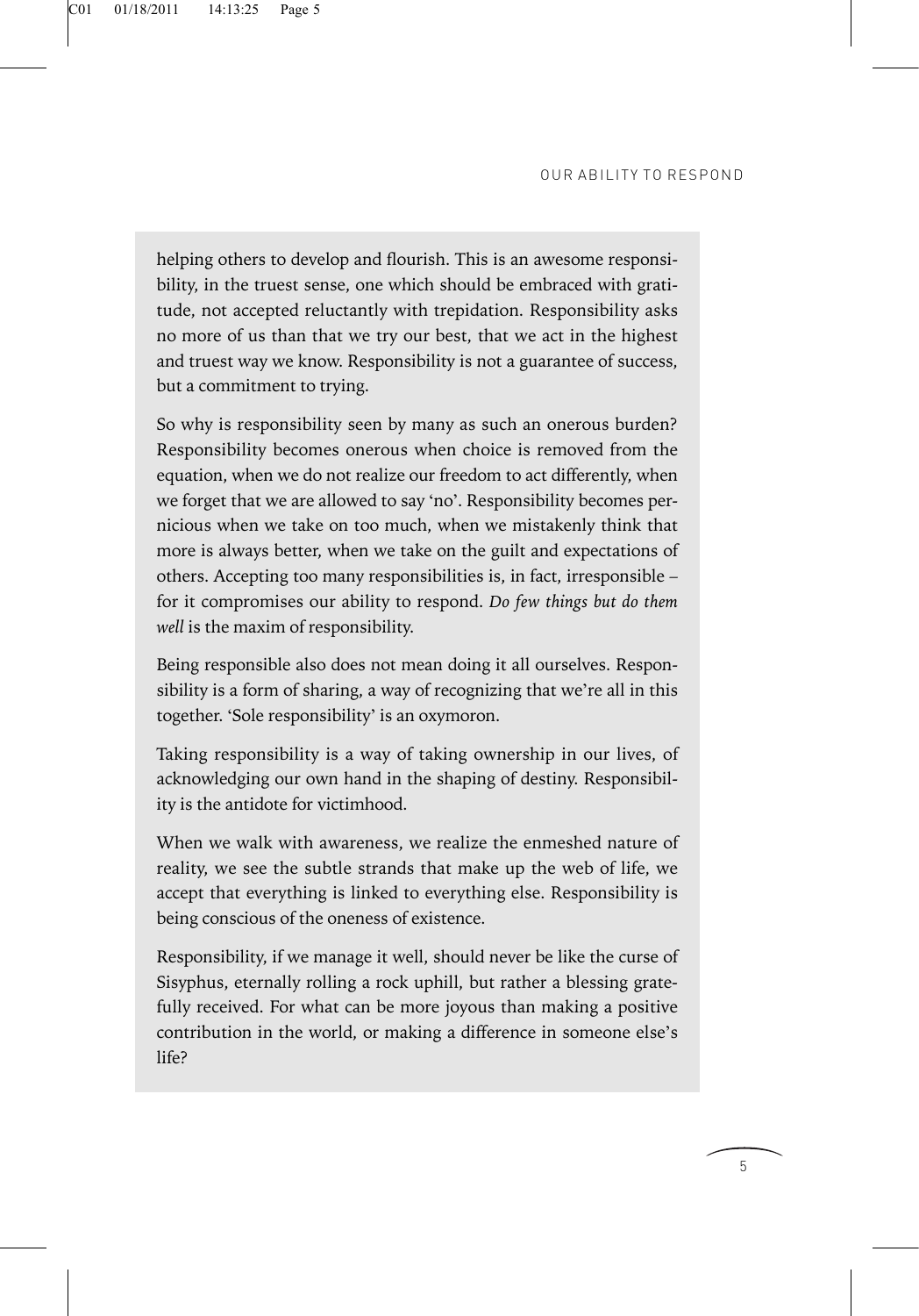Responsibility is the set of prints we leave in the sand, the mark of our passage. What tracks will you leave? Where is the place where you can most freely and effectively respond? The choice, as always, is yours.

I wrote these opening words on responsibility in 2005, and I believe they are more relevant today than they were back then. Responsibility is the choice we make to respond with care. This book, then, is a way of taking stock. What choices have we made – in the way we live our lives, in the way we do our work and in the way we run our businesses? How have we responded to the needs of our day – especially the social, environmental and ethical crises we face? And have our actions been taken with care – have we cared about our impacts on others?

I must admit to being slightly surprised (and a little dismayed) to find myself, 10 years after my first book, Beyond Reasonable Greed, still singing a similar refrain. I am once again arguing that business needs to 'shapeshift', to fundamentally rethink the purpose of business and to put into practice a genuinely sustainable and responsible ethos. There are fundamental differences though. Today, many of the problems are worse, more urgent and backed by more solid scientific evidence. In the interim, there has been a geopolitical shift away from the West, with the potential for more questioning of neoliberal economics and shareholder-driven capitalism. There are also more corporate corpses on the slab, allowing us to examine the nature of our greed disease. At the same time, awareness about our public social and environmental crises is much higher, and there are more genuine corporate sustainability and responsibility pioneers that provide living proof of what health and wellbeing could mean for business and society.

The fact is that now we know better what bad corporate magic looks like and the devastating consequences of practicing it. But we also know that magic spells can be broken by revealing the sleight of hand at work. It is my hope that by sharing some of the insights gained from the past 20 years of CSR wonder and trickery, we can move beyond magic to real responsibility –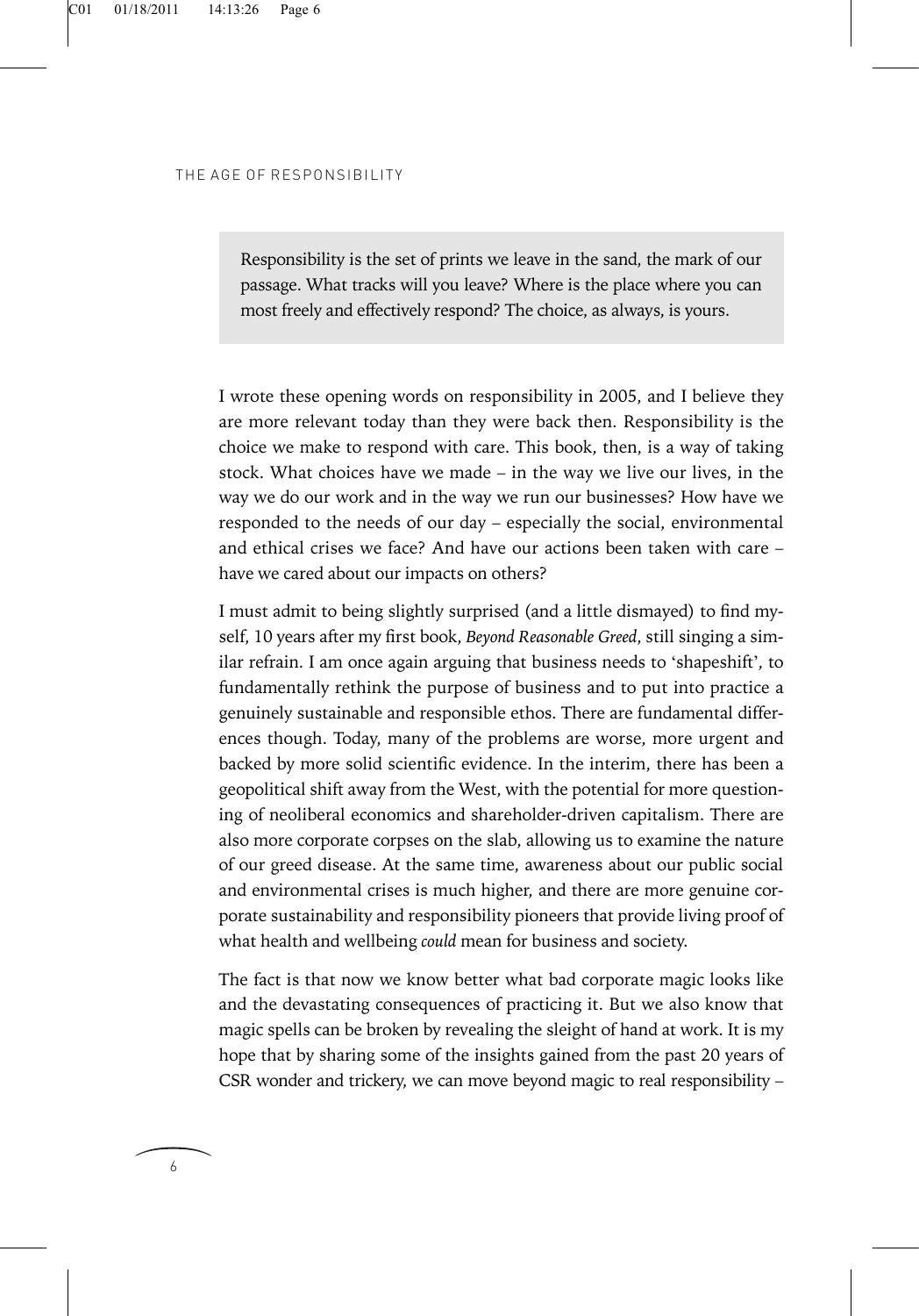7

responsibility of the kind that makes a tangible, positive, sustained impact on the lives of the world's poor and excluded and that visibly turns the tide on our wholesale destruction of ecosystems and species.

# The failure of CSR

But I am getting ahead of myself. First let me say what I understand by CSR. I take CSR to stand for Corporate Sustainability and Responsibility, rather than Corporate Social Responsibility, but feel free use whichever proxy label you are most comfortable with. My definition is as follows: CSR is the way in which business consistently creates shared value in society through economic development, good governance, stakeholder responsiveness and environmental improvement. Put another way, CSR is an integrated, systemic approach by business that builds, rather than erodes or destroys, economic, social, human and natural capital. Given this understanding, my usual starting point for any discussion on CSR is to argue that it has failed. I will provide the data and arguments to back up this audacious claim in the paragraphs, pages and chapters that follow. But the logic is simple and compelling. A doctor judges his/her success by whether the patient is getting better (healthier) or worse (sicker). Similarly, we should judge the success of CSR by whether our communities and ecosystems are getting better or worse. And while at the micro level – in terms of specific CSR projects and practices – we can show many improvements, at the macro level almost every indicator of our social, environmental and ethical health is in decline.

I am not alone in my assessment. Indeed, Paul Hawken stated in The Ecology of Commerce in 1993 that 'If every company on the planet were to adopt the best environmental practice of the ''leading'' companies, the world would still be moving toward sure degradation and collapse.' Unfortunately, this is still true nearly 20 years later. Jeffrey Hollender, co-founder and former CEO of Seventh Generation, agrees, saying: 'I believe that the vast majority of companies fail to be ''good'' corporate citizens, Seventh Generation included. Most sustainability and corporate responsibility programs are about being less bad rather than good. They are about selective and compartmentalized ''programs'' rather than holistic and systemic change.'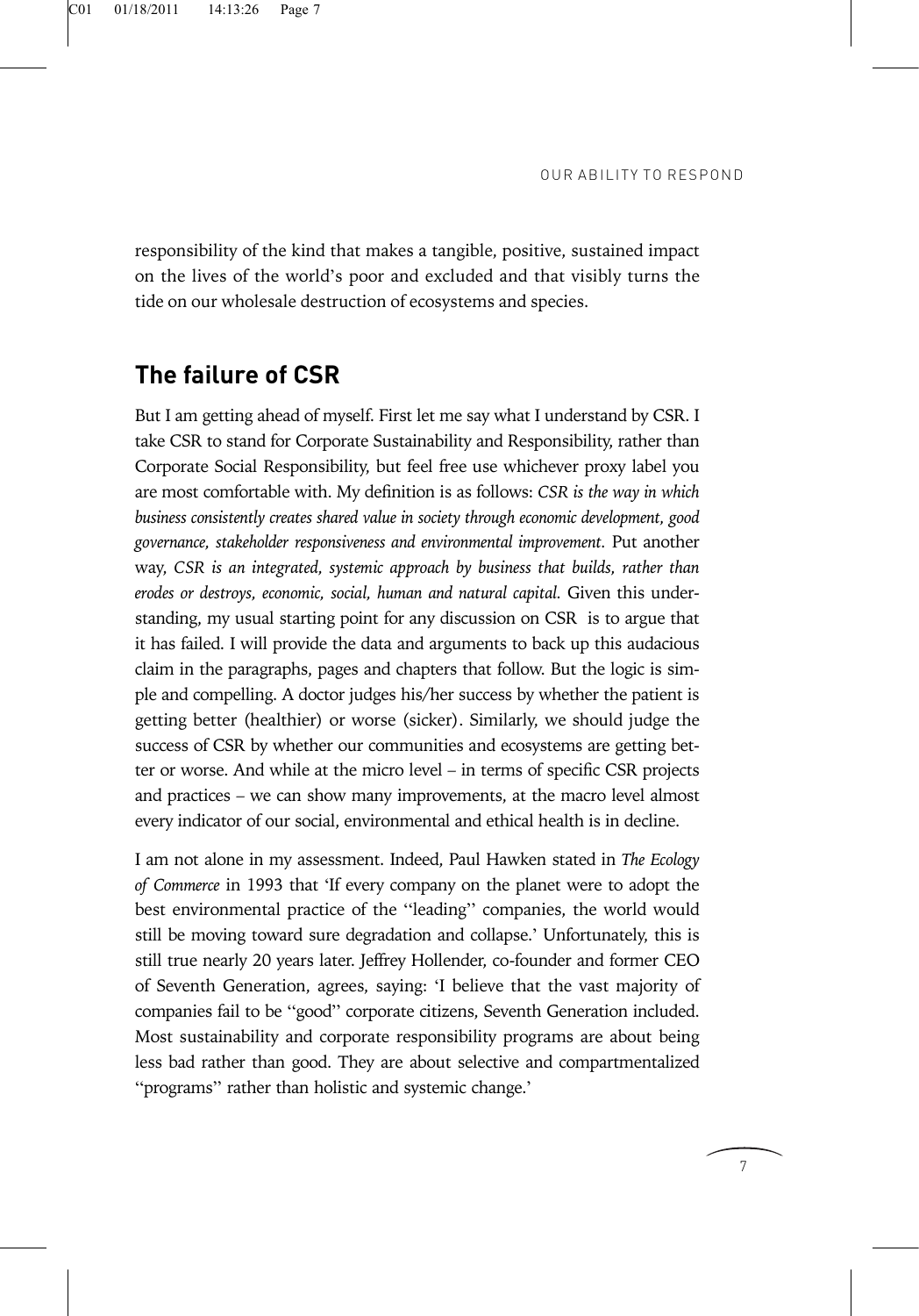In fact, there is no shortage of critics of CSR. For example, in 2004, Christian Aid issued a report called 'Behind the Mask: The Real Face of CSR', in which they argue that 'CSR is a completely inadequate response to the sometimes devastating impact that multinational companies can have in an ever-more globalized world – and it is actually used to mask that impact.' A more recent example is an article in the Wall Street Journal (23 August 2010) called 'The Case Against Corporate Social Responsibility', which claims that 'the idea that companies have a responsibility to act in the public interest and will profit from doing so is fundamentally flawed.' This is not the place to deconstruct these polemics. Suffice to say that they raise some of the same concerns I have – especially about the limits of voluntary action and the 'misdirection' that CSR sometimes represents. But I also disagree with many of their propositions – such as the notion that CSR is always a deliberate strategy to mislead, or that government regulation is the only solution to social and environmental problems.

Be that as it may, there are a number of ways to respond to my assertion that CSR has failed. One is to disagree with the facts and to suggest that things are getting better, not worse, as do the likes of Bjørn Lomborg in his Skeptical Environmentalist (2001). That is his and your prerogative. However, I find the evidence – some of which is presented below and which is widely available from credible sources like the United Nations – both compelling and convincing. Second, you might argue that solving these complex social, environmental and ethical problems is not the mandate of CSR, nor within its capacity to achieve. My response is that while business certainly cannot tackle our global challenges alone, unless CSR is actually about solving the problems and reversing the negative trends, what is the point? CSR then becomes little more than an altruistic conscience-easer at best; a manipulative image-management tool at worst.

My approach – and the essence of this book – is to say that while CSR *as* it has been practised in the past has failed, that doesn't mean that a different kind of CSR – one which addresses its limitations and reforms its nature – is destined to fail in the future. Hence, the first part of the book is about where we have gotten to with CSR to date – through the Ages of Greed, Philanthropy, Marketing and Management, using defensive, charitable,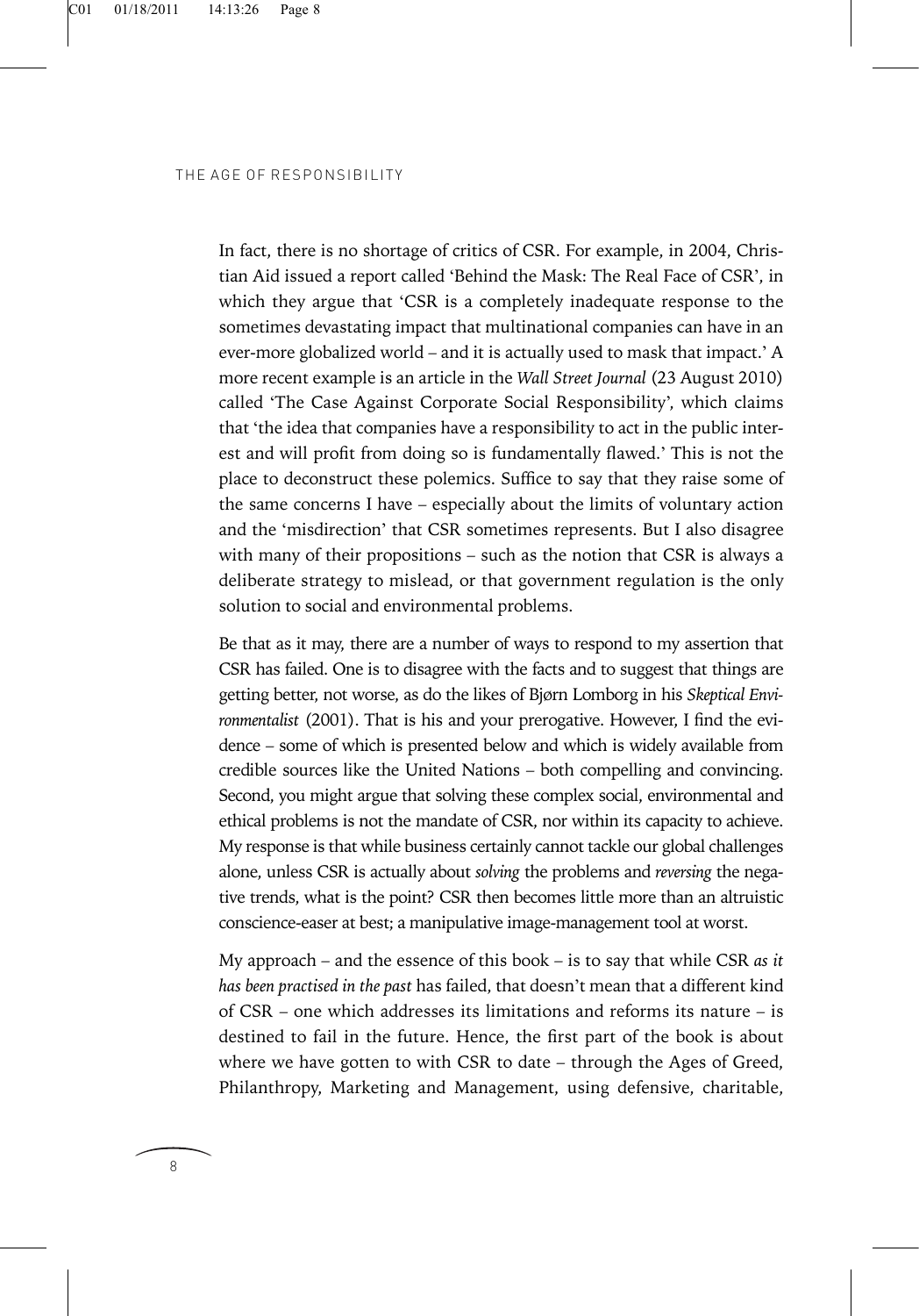9

promotional and strategic CSR approaches respectively. The second part of the book then goes on to explore what CSR could (and in my view should) be in the Age of Responsibility – namely systemic or radical CSR, which I also call CSR 2.0. Along the way, I cite many best practice case studies, none of which are fully practising systemic CSR, but all of which have pieces of the puzzle that can instruct and inspire.

# Our global footprint

Before we get into all that, however, let's start by putting some facts on the table that back up my claim that many of our global challenges are getting worse, not better – beginning with environmental impacts. According to the Global Footprint Network, humanity's ecological footprint, driven by the spread of capitalism and Western lifestyles globally, has more than tripled since 1961. Since the late 1980s, we have been in 'overshoot' – meaning that the world's ecological footprint has exceeded the earth's biocapacity. An ecological footprint analysis shows that while global biocapacity – the area available to produce our resources and capture our emissions – is 2.1 global hectares (ha) per person, the per person footprint is already 2.7 global ha.

The USA and China have the largest national footprints, each in total about 21% of global biocapacity, but US citizens each require an average of 9.4 global ha (or nearly 4.5 Planet Earths if the global population had US consumption patterns), while Chinese citizens use on average 2.1 global ha per person (one Planet Earth). Biocapacity is also unevenly distributed, with eight nations – the United States, Brazil, Russia, China, India, Canada, Argentina and Australia – containing more than half the world total. Population and consumption patterns make three of these countries ecological debtors, with footprints greater than their national biocapacity – the United States (with a footprint 1.8 times national biocapacity), China (2.3 times) and India (2.2 times).

A second environmental indicator is the Living Planet Index, compiled by the Zoological Society of London, which shows a nearly 30% decline since 1970 in nearly 5,000 measured populations of 1,686 species around the world. These dramatic losses in our natural wealth are being driven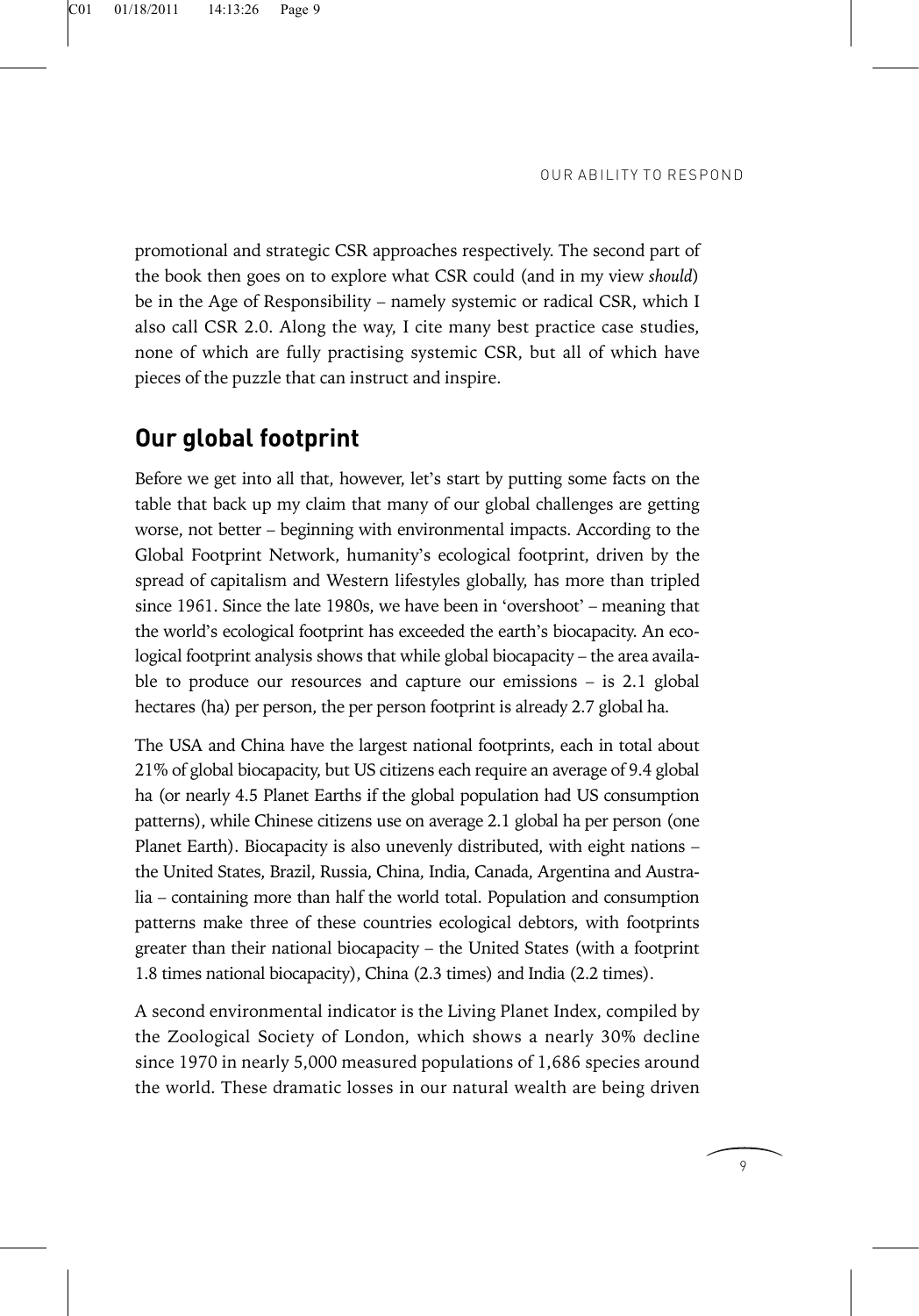by deforestation and land conversion in the tropics (where species have declined by 50%) and the impact of dams, diversions and climate change on freshwater species (35% decline). Pollution, over-fishing and destructive fishing in marine and coastal environments are also taking a considerable toll.

Another indicator of the state of the planet is the UN Millennium Ecosystem Assessment, issued in 2005, which reaches similar conclusions: 60% of world ecosystem services have been degraded; of 24 evaluated ecosystems, 15 are being damaged; water withdrawals have doubled over the past 40 years; and over a quarter of all fish stocks are over-harvested. Since 1980, about 35% of mangroves have been lost; around 20% of corals have been lost in just 20 years and 20% more have been degraded; and species extinction rates are now 100–1,000 times above the background ('natural') rate. So, by all accounts, capitalism is failing spectacularly to control the environmental impacts of the economic activities that it is so successful at stimulating.

What many people fail to appreciate is how uneconomic this environmental destruction really is. For example, a 2010 study conducted for the UN by Trucost found the estimated combined damage of the world's 3,000 biggest companies was worth \$2.2 trillion in 2008 – a figure bigger than the national economies of all but seven countries in the world that year, and equal to one-third of the average profits of those companies. In 2010, The Economics of Ecosystems and Biodiversity (TEEB) study also found that degradation of the Earth's ecosystems and biodiversity due to deforestation alone costs us natural capital worth somewhere between \$1.9 and \$4.5 trillion every year.

### Our global weather

Our environmental impacts and associated economic costs are no more dramatically evident than on the issue of climate change. The 4th Assessment Report of the Intergovernmental Panel on Climate Change (IPPC)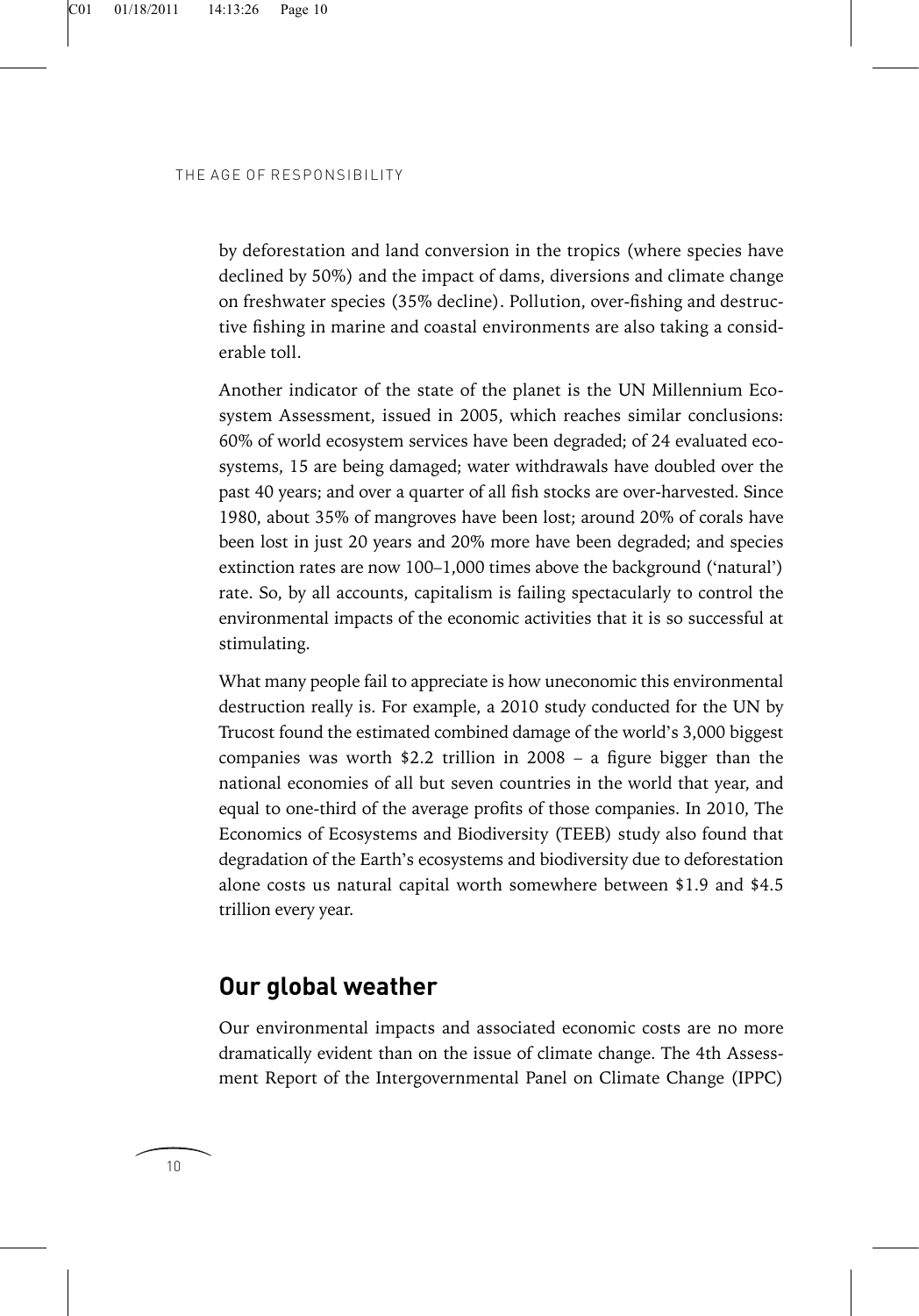concluded that global atmospheric concentrations of greenhouse gases (GHGs) have increased markedly since 1750 as a result of human activities. Ice-core records spanning thousands of years show that GHG concentrations today far exceed recent historical levels, with carbon dioxide  $(CO<sub>2</sub>)$ , the most important GHG) growing from 280 parts-per-million (ppm) in pre-industrial times, to 379 ppm in 2005. This exceeds the natural range over the last  $650,000$  years. Moreover, the rate of increase in  $CO<sub>2</sub>$  concentration has been faster in the last decade than at any point since measurement began.

The spike in carbon emissions is mainly due to fossil fuel use, although changes in land use are also a big factor. Other GHG concentrations like methane have also been increasing. Despite occasional theatrics by climate sceptics, there is overwhelming scientific consensus that the climate system is definitely warming and that human activity is the primary cause eleven of the 12 years to 2006 were among the warmest since records began. Trends over 1900 to 2005 indicate significantly increased precipitation in areas such as northern Europe and drying in areas like the Mediterranean. Longer, more intense droughts have been seen since the 1970s and there have been widespread changes in extreme temperatures over the last 50 years. It is highly likely (more than 90% probable) that these changes in the climate system are human-caused and are a result of the increase in GHG concentrations.

The most recent 100-year linear trend shows a  $0.74^{\circ}$ C increase in temperature in the century to 2005 (which is larger than the 100-year trend of  $0.6^{\circ}$ C reported in 2001). Overall, the sea level is estimated to have risen by 0.17 metres during the 20th century. A warming of  $0.2^{\circ}$ C per decade over the next 20 years is predicted and there is a greater than 90% chance that climate changes during the 21st century will exceed the previous century. The current best estimate for the average temperature rise is  $1.8^{\circ}$ C to 4.0°C by 2100, with a possible range of  $1.1$ °C to 6.4°C.

Specific predictions are also possible. For example, snow cover is expected to decrease and permafrost regions (which store vast amounts of methane) will likely see increases in thaw depth. Temperature extremes, heat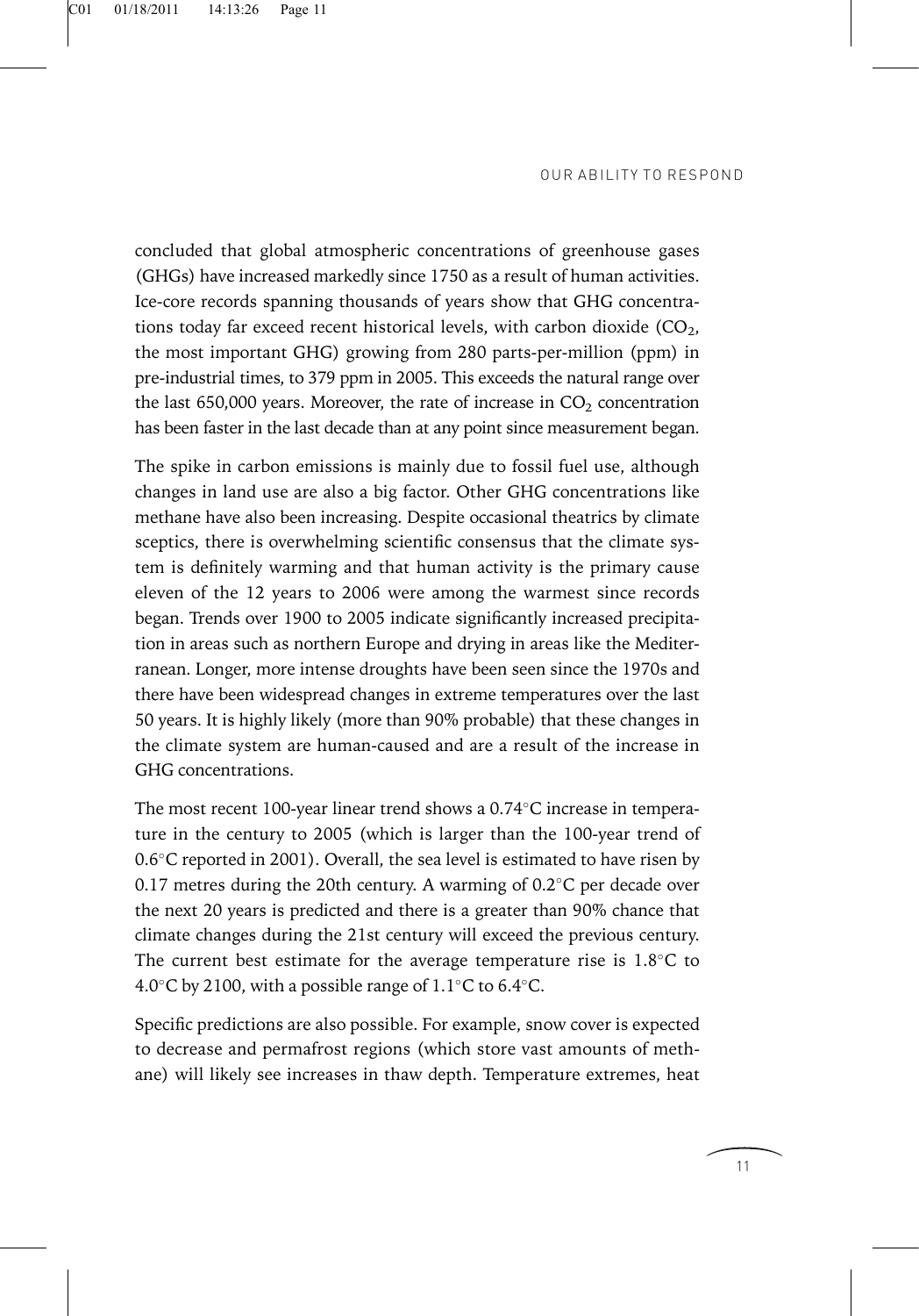waves and heavy precipitation events will continue to become more frequent and tropical cyclones are also likely to become more intense. The higher latitudes will probably see more precipitation and most subtropical regions less. Models show that the meridional overturning circulation (ocean conveyor belt) will slow during this century, though it is unlikely to undergo a large, abrupt transition. In addition, there is a greater than 50% chance that human activities have increased the risk of heat waves.

The 2006 Stern Review on The Economics of Climate Change concludes that climate change is 'the greatest market failure the world has ever seen' and estimates that the cost of action to reduce GHGs and avoid the worst impacts of climate change can be limited to about 1% of global GDP per year if action is immediate and decisive. By contrast, failure to act swiftly will damage economic growth. Specifically, inaction will result in a persistent annual loss of 5% of global GDP. If a wider range of impacts and risks is considered, this could be as high as 20% of GDP, or more.

It is important to emphasize that climate change is not just an environmental issue. A 2009 UNDP report estimates significant impacts of global warming on the world's 2.6 billion people surviving on less than \$2 a day, including up to 600 million more people facing malnutrition due to the breakdown of agricultural systems resulting from increased exposure to drought, rising temperatures and more erratic rainfall. The report estimates potential productivity losses of 26% by 2060 in semi-arid areas of sub-Saharan Africa, home to some of the highest concentrations of poverty in the world. An additional 1.8 billion people are expected to experience water stress by 2080, with large areas of South Asia and northern China facing a grave ecological crisis as a result of glacial retreat and changing rainfall patterns. In addition, up to 332 million people in coastal and low-lying areas may be displaced by flooding and tropical storm activity, including more than 70 million Bangladeshis, 22 million Vietnamese, and six million Egyptians. Finally, related health effects suggest that as many as 400 million people are likely to face the risk of malaria as a result of climate change. National Geographic have also identified dengue fever as a major risk.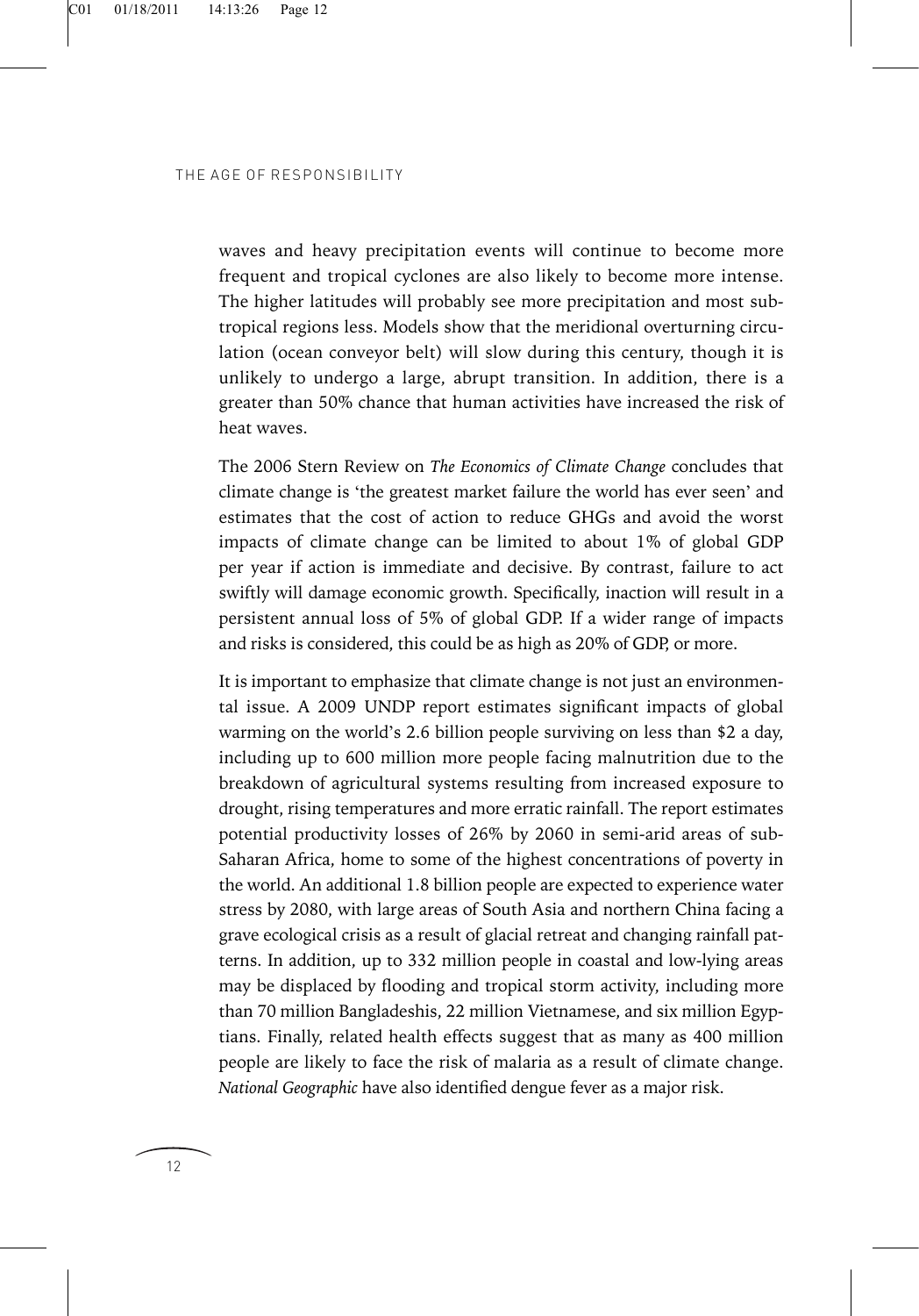# Our global village

The social impacts of our globalization activities are more ambiguous. On the one hand, critics like Naomi Klein, author of No Logo and The Shock Doctrine, argue that 'Gucci capitalism' results in labour exploitation and a 'race to the bottom'. In other words, capital flows to wherever the social or environmental standards are lowest. Not only this, but capitalism is designed to create the instability that we have seen in the markets, and those that suffer the most from this volatility are always the most vulnerable, namely the poor of the world. On the other hand, there has been undoubted progress in reducing global poverty. The 2010 UN Millennium Development Goals (MDGs) report shows that the number of people in developing regions living on less than \$1.25 a day reduced from 1.8 billion in 1990 to 1.4 billion in 2005, while the overall poverty rate dropped from 46% to 27%.

Looking at specific countries, poverty rates in China are expected to fall to around 5% by 2015. India, too, has contributed to the large reduction in global poverty. Measured at the \$1.25 a day poverty line, poverty rates there are expected to fall from 51% in 1990 to 24% in 2015, and the number of people living in extreme poverty will likely decrease by 188 million. It is in no small part due to these achievements by China and India that the developing world as a whole remains on track to achieve the MDG poverty reduction target by 2015. The overall poverty rate is expected to fall to 15% by 2015, which translates into around 920 million people living under the international poverty line – half the number in 1990.

Other areas of progress have been major advances in getting children into school in many of the poorest countries, especially in sub-Saharan Africa. There have also been remarkable improvements in key interventions. For example, for malaria and HIV control and measles immunization, the number of child deaths has been cut from 12.5 million in 1990 to 8.8 million in 2008. Between 2003 and 2008, the number of people receiving antiretroviral therapy increased tenfold – from 400,000 to 4 million – corresponding to 42% of the 8.8 million people who needed treatment for HIV infection.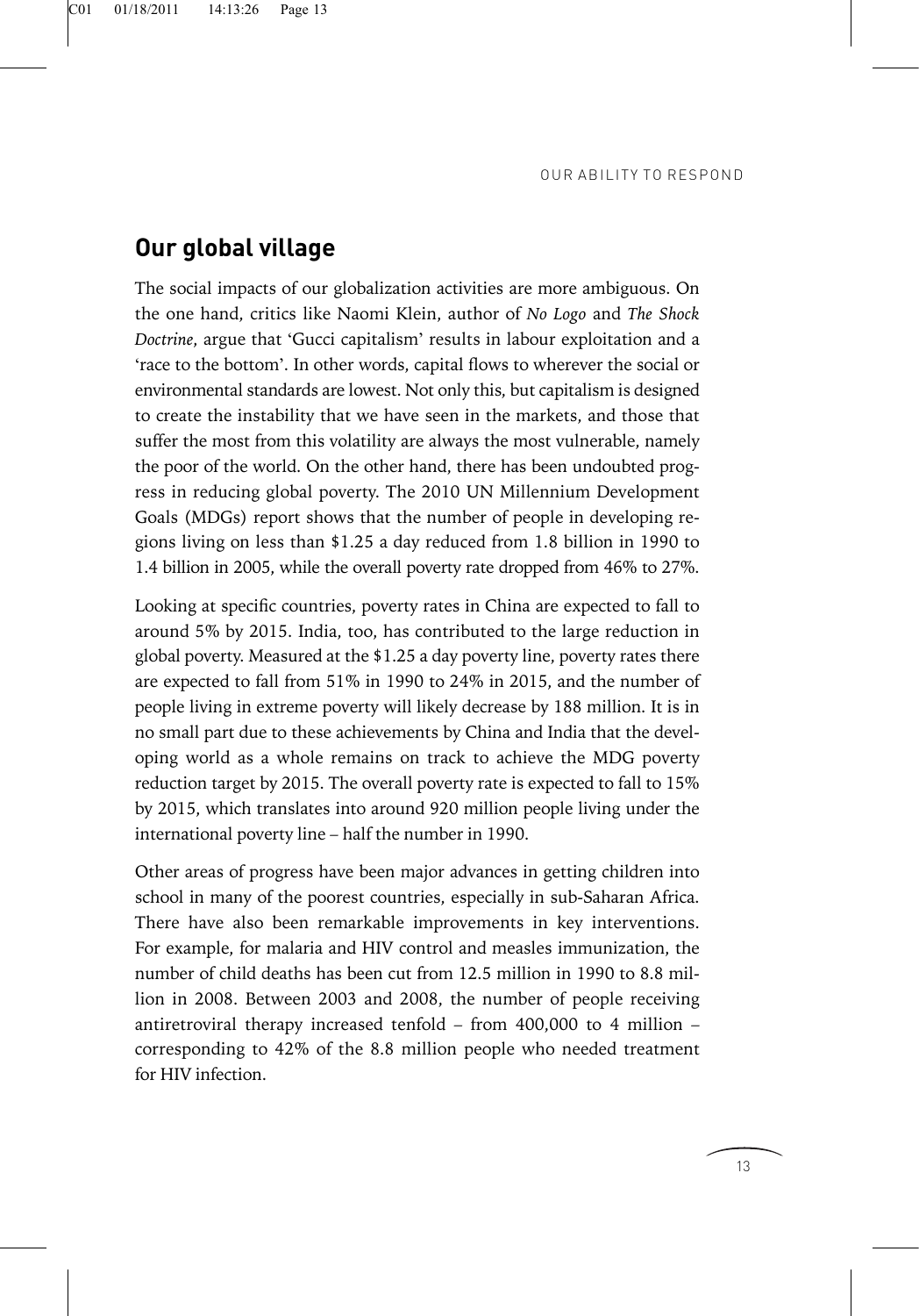Despite this remarkable progress, however, huge challenges remain. In 2009, 42 million people had been displaced by conflict or persecution, 80% of them in developing countries. The number of people who are undernourished has continued to grow, while slow progress in reducing the prevalence of hunger stalled – or even reversed itself – in the first decade of the century. Furthermore, about one in four children under the age of five are still underweight, mainly due to inadequate access to food, water, sanitation and health services, as well as poor care and feeding practices.

The situation with sanitation provides a window into the challenges that remain. Only about half of the developing world's population has adequate sanitation facilities. Disparities between rural and urban areas are daunting, with only 40% of rural populations covered. The gaps between rich and poor are equally stark: while 77% of the population in the richest 20% of households have acquired improved sanitation facilities, only 16% of those in the poorest households have had similar improvements. Disparities in access to care during pregnancy are also striking, with women in the richest households 1.7 times more likely than the poorest women to visit a skilled health worker at least once before birth. Similarly, in Southern Asia, 60% of children in the poorest areas are underweight, compared to 25% of children in the richest households.

Underscoring the inequality that we still face in the world, Gallup's 2010 global snapshot of wellbeing revealed that the percentage of people who are 'thriving' ranges from a high of 82% in Denmark to a low of 1% in Togo. Africa has the lowest wellbeing, with no country in this region showing a thriving indicator higher than 25%. In fact, of the 41 countries where thriving is 10% or lower, more than half are in Africa. Elsewhere in the world, however, disparities also exist. Thriving in the Americas is highest in Costa Rica (63%) and Canada (62%) and lowest in Cuba (24%) and Haiti (4%). In Europe, self-reported wellbeing is lowest in Bulgaria (6%) and highest in Denmark (82%) and Finland (75%). Similar disparities are evident in Asia. 'Thriving' is 60% or higher in New Zealand (63%), Israel (62%), and Australia (62%) and 10% or lower in 11 nations, with Cambodia at the bottom with 3%.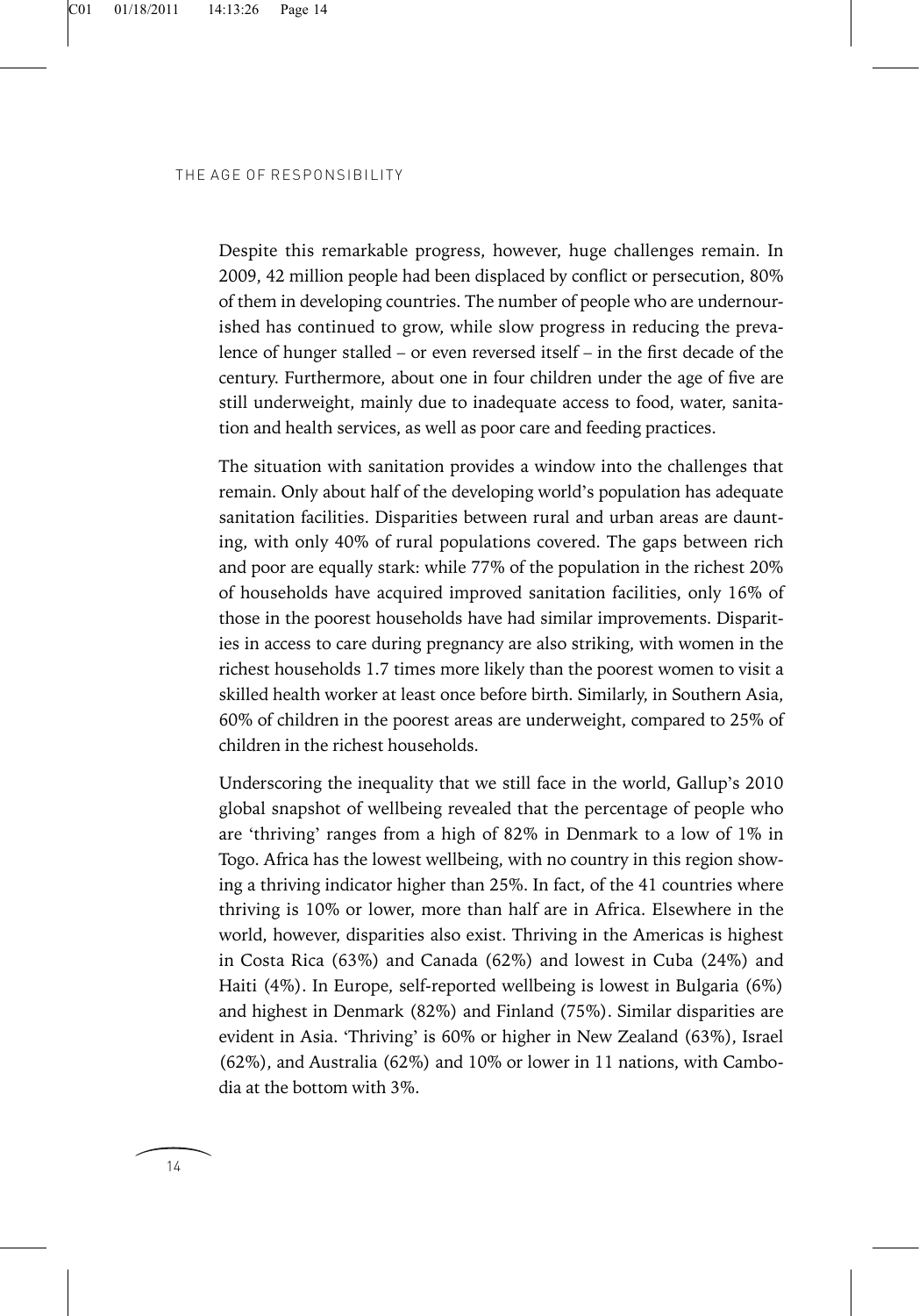# Our global dishonesty

One of the socio-economic cancers that aids and abets the poverty and inequality just described is corruption. According to Transparency International's 2009 Corruption Perceptions Index (CPI) – which is a measure of domestic, public sector corruption – the vast majority of the 180 countries included score below five on a scale from 0 (perceived to be highly corrupt) to 10 (perceived to have low levels of corruption). Fragile, unstable states that are scarred by war and ongoing conflict linger at the bottom of the index. These are Somalia, with a score of 1.1, Afghanistan at 1.3, Myanmar at 1.4 and Sudan tied with Iraq at 1.5. Highest scorers are New Zealand at 9.4, Denmark at 9.3, Singapore and Sweden tied at 9.2 and Switzerland at 9.0.

Looking at business, Transparency International's 2009 Global Corruption Barometer found that over half of those polled – with more than 73,000 respondents drawn from 69 countries and territories around the world – believe that the private sector uses bribes to influence public policy, laws and regulations. At the same time, half of the respondents expressed a willingness to pay a premium to buy from corruption-free companies. The Barometer also found that the poorest families continue to be punished by petty bribe demands. Across the board, low-income respondents were more likely to be met with bribe demands than high-income respondents. Furthermore, only three in ten respondents believed their government's efforts to fight corruption were effective, although opinion in sub-Saharan Africa was notably more positive than in other regions.

According to another of Transparency International's indexes – the 2008 Bribe Payers Index (BPI) – companies based in the emerging economic giants are perceived to routinely engage in bribery when doing business abroad. For example, Russia ranked last with a score of 5.9 (where 10 represents no corruption), just below China (6.5), Mexico (6.6) and India (6.8). At the other end of the spectrum, Belgium and Canada shared first place with a score of 8.8, while the Netherlands and Switzerland shared third place on the index with 8.7. Transparency International estimates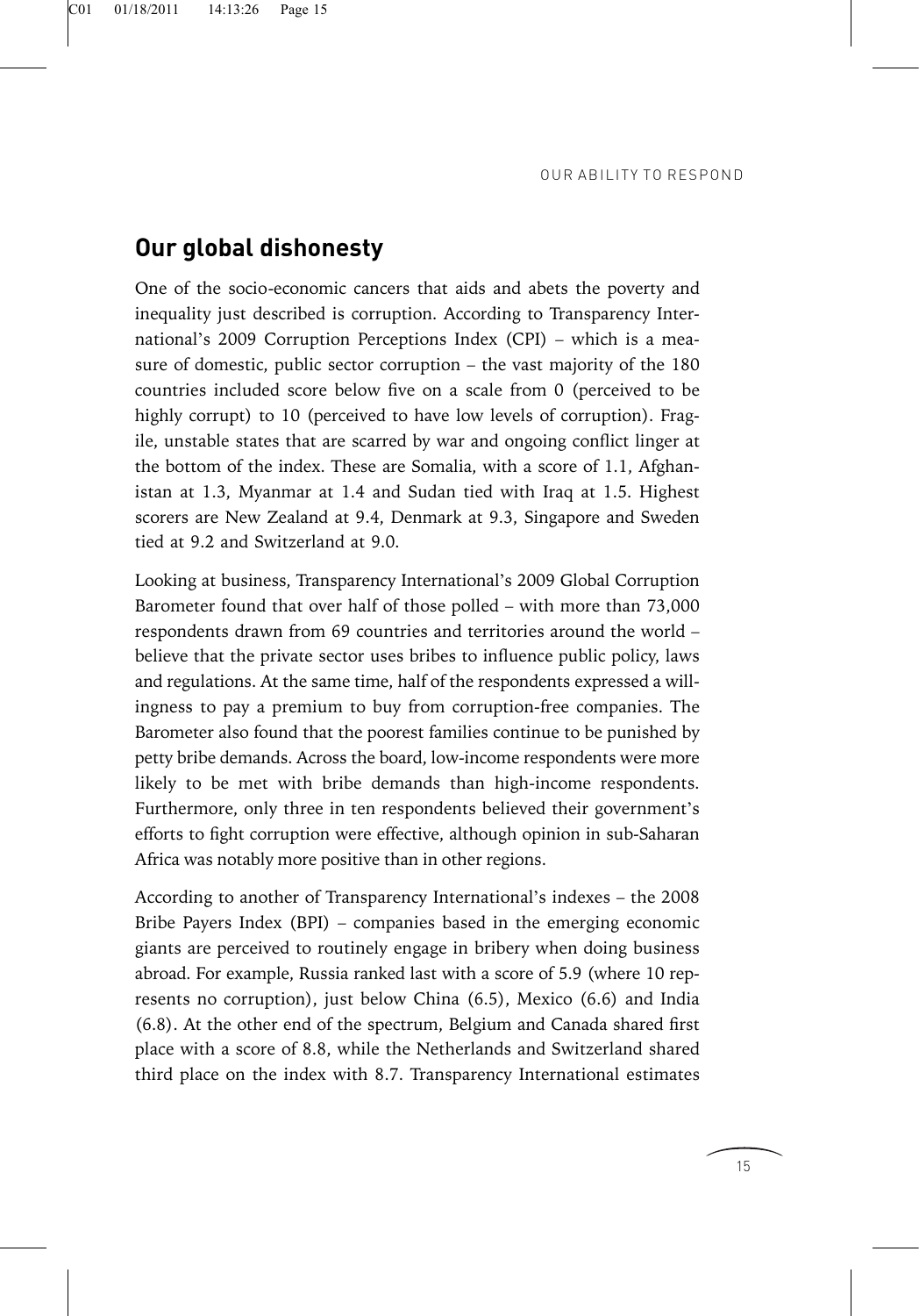that bribery, cartels and other corrupt practices undermine competition and contribute to a massive loss of resources for development in all countries, especially the poorest ones. For example, between 1990 and 2005, more than 283 private international cartels that cost consumers around the world an estimated \$300 billion in overcharges were exposed.

## Awkward questions

These bewildering facts and figures leave us with many troubling questions, or at least they should do. In this book, I am mainly concerned with those that involve business. For instance, I wrestle with the central question: are companies more a part of the problem or the solution? Is the net impact of business positive or negative? There are other questions too; awkward questions that cut even closer to the bone. For better or for worse, I chose corporate sustainability and responsibility as my way to make a positive difference in the world – the mark of my footprints in the sands of time. But given that CSR initiatives have increased dramatically over the same 50 years that many of the global problems described above have been getting worse, does that mean that CSR is ineffective?

It gets worse. Could the whole CSR bonanza be an unwitting accomplice to the spate of corporate crimes of recent decades? Am I quietly and unintentionally aiding and abetting our collective demise? After all, Enron was stuffed to the gills with CSR initiatives – from codes of conduct and ethics officers to corporate volunteering and community development programmes. And yet, when I attended a presentation years after the Enron debacle, an insider accountant, said that all the CSR programmes in the world could do nothing to change the internal culture of greed that had been nurtured and rewarded over decades by the organization.

Even Lehman Brothers, which I discuss in depth in the next chapter, had gotten savvy to the CSR trend. They issued annual Corporate Philanthropy reports and declared to their shareholders in 2007 that: 'Strong corporate citizenship is a key element of our culture. We actively leverage our intellectual capital, network of global relationships, and financial strength to help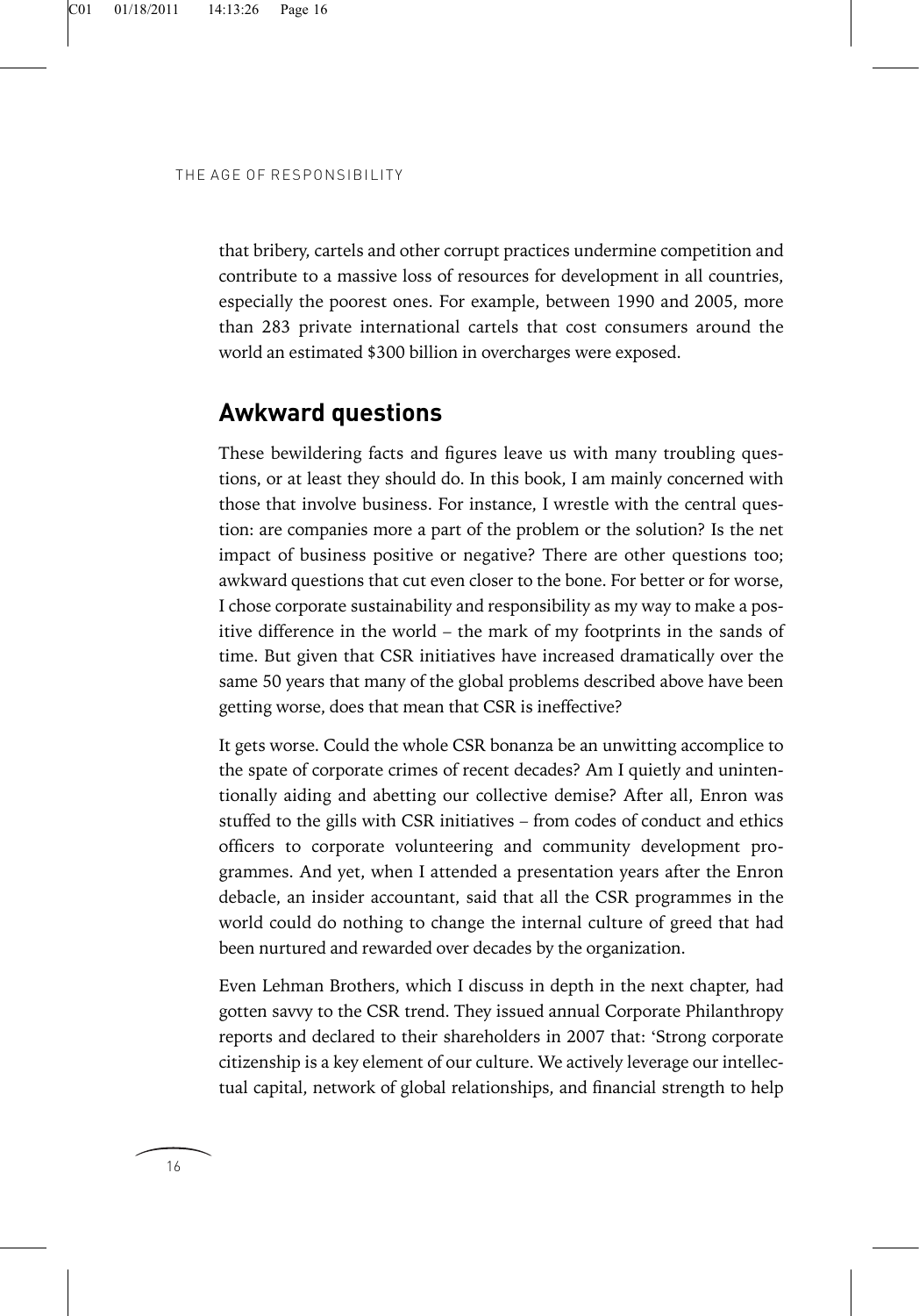address today's critical social issues.' In 2007 they had an expert in socially responsible business practices join the firm as global head of Sustainability and president of the Council on Climate Change. Bizarrely, in 2008, the firm 'posthumously' received a CSR award for a 10-year mentoring project at a local secondary school in the East End of London.

I am sure all of these CSR programmes had their merits. And yet, if they did nothing to prevent the company from acting like a pirate on the high seas of finance, what good were they? If CSR cannot form the bedrock of ethical corporate behaviour, does it deserve to have 'responsibility' in its title? More worryingly still, if CSR is used to legitimize businesses or practices that are, at heart, irresponsible, surely CSR is partly to blame for the various corporate 'sins' that go undetected and unpunished? I am led to a very uncomfortable conclusion.

At worst, CSR in its most primitive form may be a smokescreen covering up systemically irresponsible behaviour. At best, even the most evolved CSR practices might just be a band-aid applied to a gaping wound that is haemorrhaging the lifeblood of the economy, society and the planet.

# The ages and stages of CSR

This book is an attempt at answering some of these awkward questions, taking a critical look at the role of business in the global crises we face, and being honest with myself and all those working in corporate sustainability and responsibility about the limits of our impacts. At the same time, it is an opportunity to glimpse into the future; to start to sketch out what a different kind of CSR – indeed a different kind of business – might look like, one that will have a greater chance of succeeding where its predecessor has failed.

As intimated at the start of the chapter, I have found it useful to view the evolution of business responsibility in terms of five overlapping periods – the Ages of Greed, Philanthropy, Marketing, Management and Responsibility – each of which typically manifests a different stage of CSR, namely: Defensive,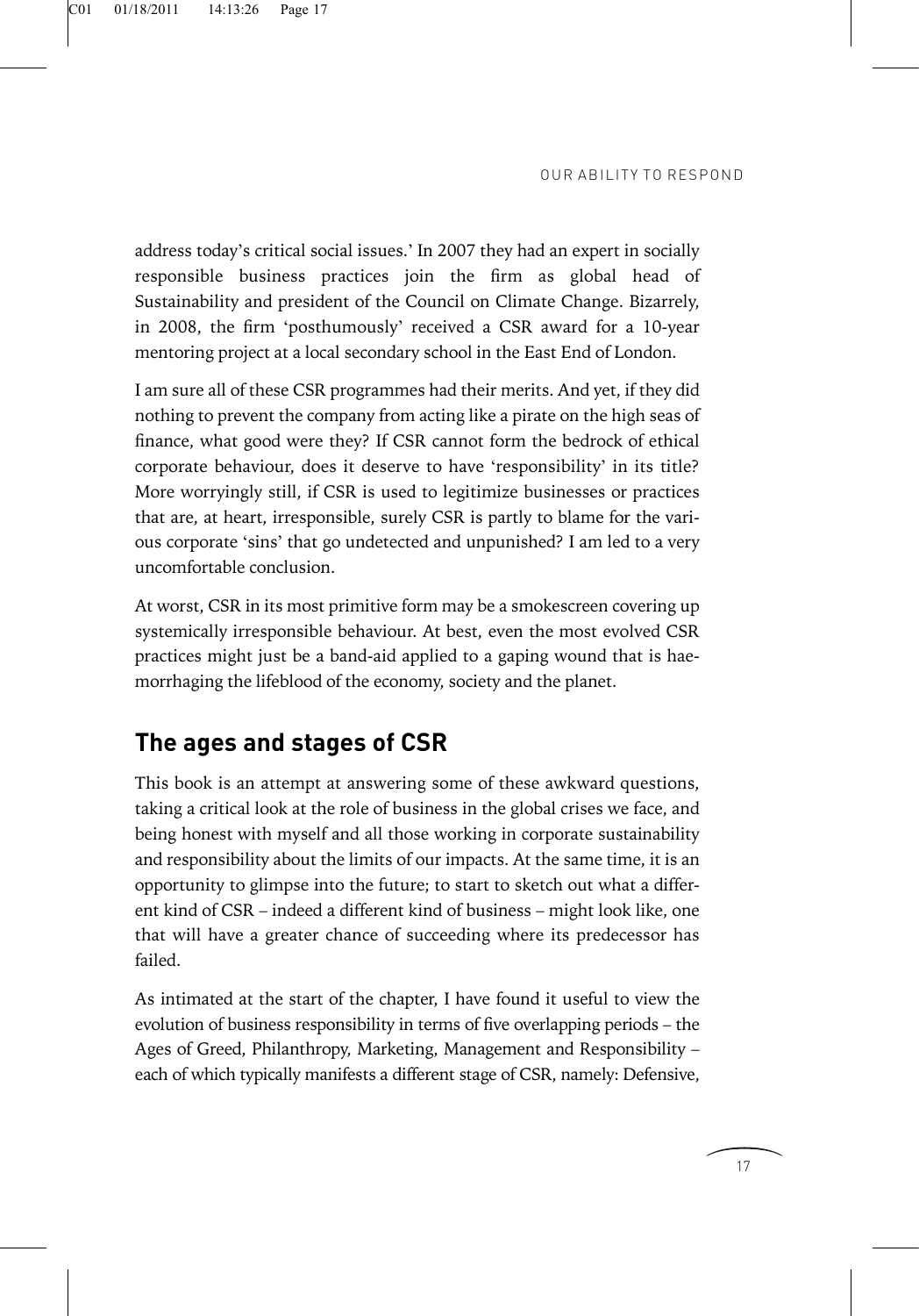| <b>Business</b><br>age | <b>Stage</b><br>of CSR | Modus<br>operandi       | Key<br>enabler | Stakeholder<br>target                      |
|------------------------|------------------------|-------------------------|----------------|--------------------------------------------|
| Greed                  | Defensive              | Ad hoc<br>interventions | Investments    | Shareholders.<br>government<br>& employees |
| Philanthropy           | Charitable             | Donations               | Projects       | Communities                                |
| Marketing              | Promotional            | <b>Public relations</b> | Media          | General public                             |
| Management             | Strategic              | Management<br>systems   | Codes          | Shareholders<br>& NGOs/CSOs                |
| Responsibility         | Systemic               | <b>Business models</b>  | Products       | Regulators &<br>customers                  |

#### Table 1 The ages and stages of CSR

Charitable, Promotional, Strategic and Systemic CSR. My contention is that companies tend to move through these ages and stages (although they may have activities in several ages and stages at once), and that we should be encouraging business to make the transition to Systemic CSR in the dawning Age of Responsibility. If companies remain stuck in any of the first four stages, I don't believe we will turn the tide on the environmental, social and ethical crises that we face. Simply put, CSR will continue to fail.

The first part of the book explores each of these Ages in turn. However, let me introduce them here briefly. The Age of Greed is characterized by Defensive CSR in which all corporate sustainability and responsibility practices – which are typically limited – are undertaken only if and when it can be shown that shareholder value will be protected as a result. Hence, employee volunteer programmes (which show evidence of improved staff motivation, commitment and productivity) are not uncommon, nor are targeted expenditures (for example, on pollution controls) which are seen to fend off regulation or avoid fines and penalties.

Charitable CSR in the Age of Philanthropy is where a company supports various social and environmental causes through donations and sponsorships, typically administered through a Foundation, Trust or Chairman's Fund and aimed at empowering community groups or civil society organizations (CSOs).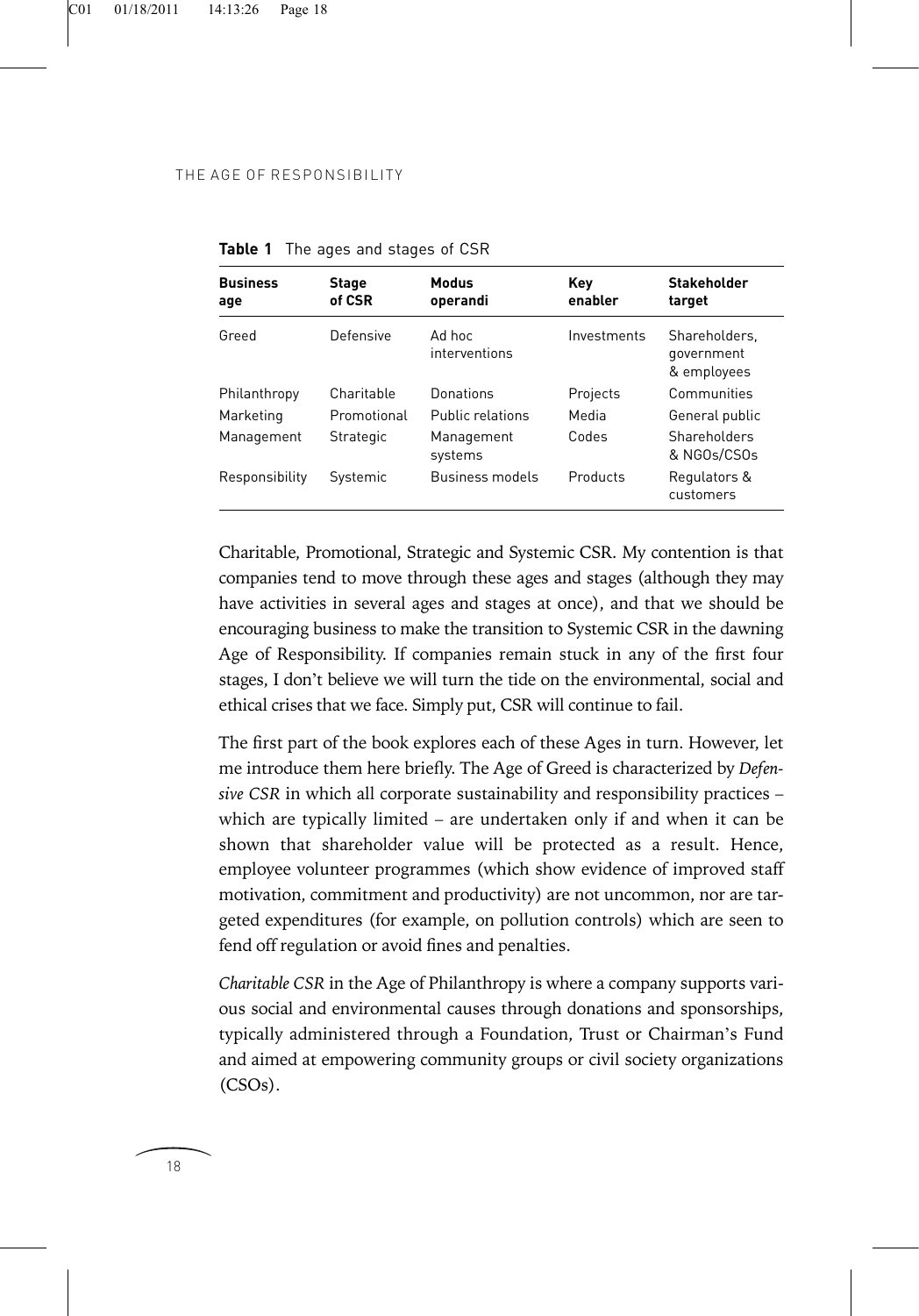Promotional CSR in the Age of Marketing is what happens when corporate sustainability and responsibility is seen mainly as a public relations opportunity to enhance the brand, image and reputation of the company. Promotional CSR may draw on the practices of Charitable and Strategic CSR and turn them into PR spin, which is often characterized as 'greenwash'.

Strategic CSR, emerging from the Age of Management, means relating CSR activities to the company's core business (like Coca-Cola's focus on water management), often through adherence to CSR codes and implementation of social and environmental management systems, which typically involve cycles of CSR policy development, goal and target setting, programme implementation, auditing and reporting.

Systemic CSR in the Age of Responsibility focuses its activities on identifying and tackling the root causes of our present unsustainability and irresponsibility, typically through innovating business models, revolutionizing their processes, products and services and lobbying for progressive national and international policies.

Hence, while Strategic CSR is focused at the micro level – supporting social or environmental issues that happen to align with its strategy (but without necessarily changing that strategy) – Systemic CSR focuses on understanding the interconnections of the macro level system – society and ecosystems – and changing its strategy to optimize the outcomes for this larger human and ecological system. The second part of the book focuses on how we might do that, exploring Systemic CSR – which I also refer to as CSR 2.0 – and delving into each of the five principles that characterize this new approach, namely: Creativity, Scalability, Responsiveness, Glocality and Circularity. The final section of the book looks at how we can make change happen, at a societal, organizational and individual level, ending with how we can all make a difference in our own unique way.

We begin our examination, in the wake of the global financial crisis, by looking at the Age of Greed that precipitated the near-meltdown of the world's economic system.